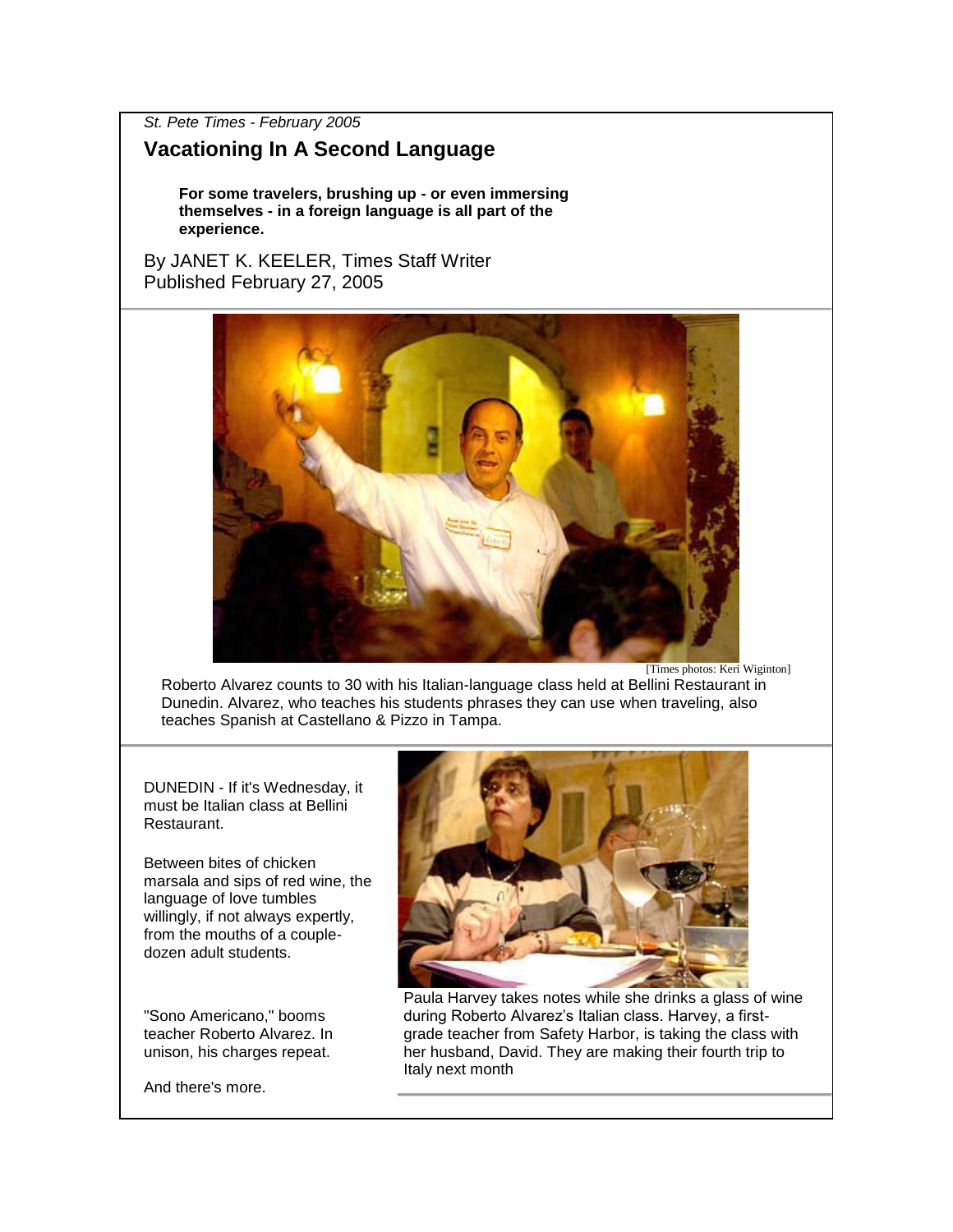"Sono turista." Repeat.

"Sono Perso." Repeat.

I am American. I am a tourist. I am lost. Perhaps a circuitous way of getting to the point, but a lesson in conjugation and gender-specific translations nonetheless. (A woman should say "Sono Americana.")

When in Rome, it is nice to do as the Romans do, but if you don't speak a lick of Italian that won't be easy. The same holds true for French, Japanese or Spanish. For some people, picking up a bit of the local language before a trip makes the journey more satisfying and comfortable.

Phrase books, audiotapes and classes at community colleges or from private tutors (tip: middle and high school language teachers welcome additional income) are excellent ways to learn essential phrases before traveling abroad.

There is also growing interest in immersion courses, where the vacation itself is all about learning a language. Dorlene Kaplan of ShawGuides Inc., which publishes online guides to recreational and educational travel programs worldwide, says listings for immersion courses have increased 30 percent in five years. The most popular are in Spanish, English and Italian.

For instance, at Academia Hispanica in Cordoba, Spain, vacationers can attend weeklong classes in Spanish, English, French and German. Language Studies Abroad in Carson City, Nev., arranges language classes from Ecuador to France, from Japan to Austria. Millenium Language School in Carcavelos, Portugal, offers instruction in more than 20 languages including Vietnamese, Estonian, Hebrew and Arabic. (For more information, see the accompanying box.)

The price to learn a foreign language varies from less than \$20 for a book to \$2,000 or more for a weeklong package that includes room and board, but not air fare. Roberto Alvarez's fivesession series is \$185. And for that you get dinner and materials.

Paula and David Harvey of Safety Harbor are among the would-be Italian speakers at Bellini on a recent Wednesday. She's a first-grade teacher, and he's in insurance sales. They are making their fourth trip to Italy next month and want to communicate better with the people they meet.

"It's a very humbling experience when you see how many languages they (Italians) speak," Paula Harvey says. "I think it's a sign of respect to try to speak their language."

She says that while she and her husband have been able to get along on past trips, they felt "stupid" more than they'd like.

"When people visit the U.S., they make such an effort to speak English," she says. "I think we should do the same."

Alvarez, who also teaches Spanish with a side of dinner at Castellano & Pizzo in Tampa, hopes to get his students past the feeling-silly phase by teaching phrases they can use when traveling. In his lessons, he gets goofy, and that helps quell uneasiness.

"E facile means "that's easy,' " he tells the class. "What you don't want to say is sono facile. In one of my classes a lady said that and all the men dropped their pants."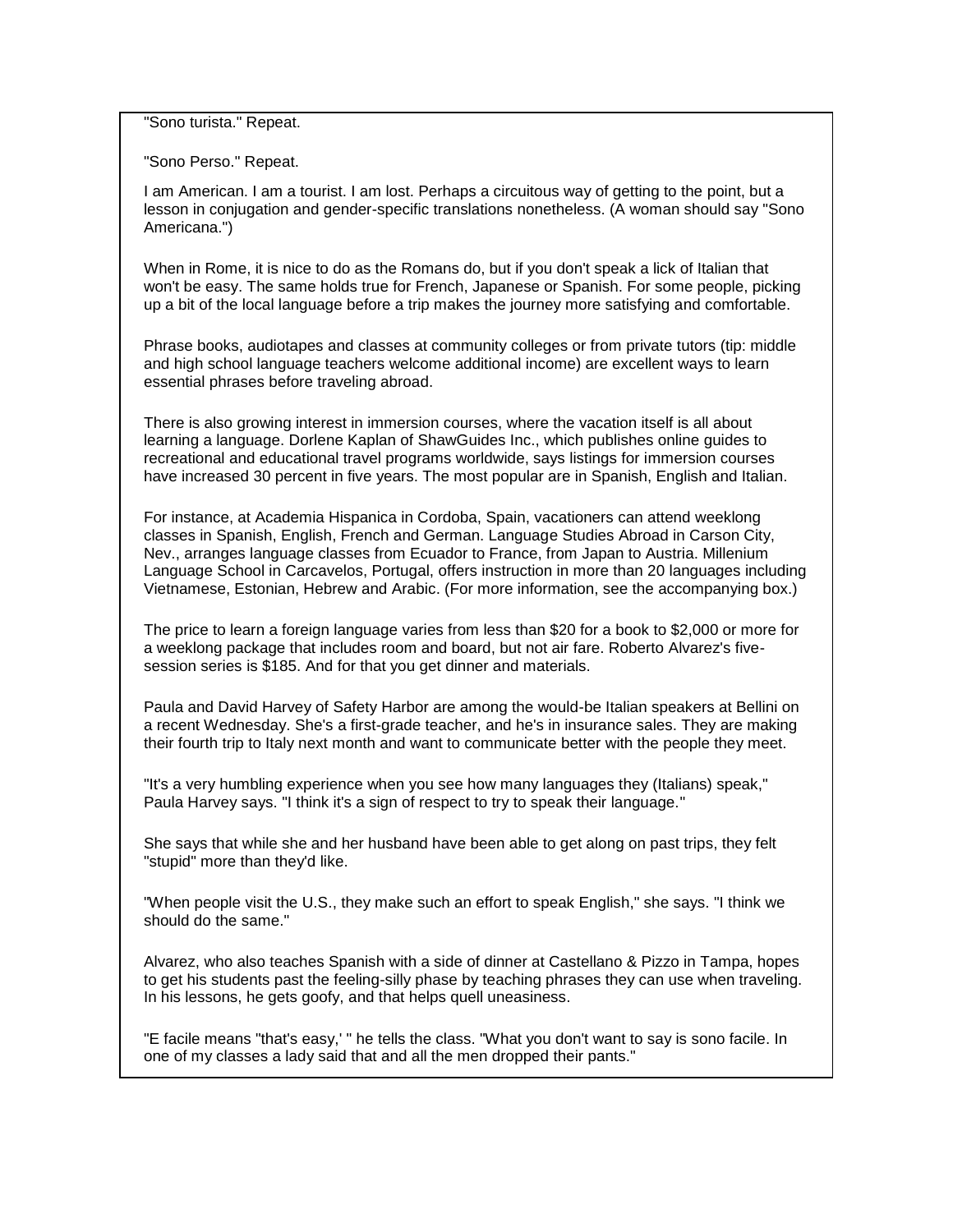The students laugh because they know from a previous lesson that the woman said, "I am easy." In just a few hours, they gain confidence and the ability to order a meal. It's a bonus to get the joke.

Alvarez's classes draw people planning trips and also those wanting to learn more about their heritage. Lisa Martino, a massage therapist in Tarpon Springs, is doing both: Her father was born in Naples, and she hopes to make her first trip to Italy in May.

"I think planning is 90 percent of the excitement," she says.

It makes sense to teach language over food, Alvarez says, because some terms are already known and that helps with pronunciation.

"Il vino e buono," he says to the class. "La pasta e buona. Buena is Spanish and that's the Thursday night class."

Yes, the wine and pasta are good.

Rick Steves, host of the long-running PBS series Europe Through the Back Door, applauds any effort to speak to locals in their language, but hopes the lack of fluency doesn't stop anyone from travel.

"I've traveled happily for four months a year for the last 25 years in countries that don't speak my language," Steves says by phone from his base in Seattle. "I hope people don't limit where they travel by where they can communicate."

English is now the common denominator in the European Union, he says. "It's the language of commerce, travel and the Internet."

On a recent trip to Amsterdam, Steves noticed that the only signs in Dutch at the airport were at first-aid stations. The other signs were in English.

Sometimes, nonverbal communication succeeds as well as words, he says. Flapping your arms like bird wings and saying "tweet, tweet, tweet" at a post office will let the clerk know you want airmail stamps. Afraid you'll look nutty? Get over yourself, he says.

"If you're a bumpkin American traveler, which most of us are, and you go to Prague or Madrid, you'll stand out like a sore thumb anyway," he says.

"Don't try to be cool. Try to be honest, eager and wide-eyed, and happy that you are experiencing a new culture."

But if you are communicating in English, speak slowly and enunciate clearly, he advises. Don't use slang or contractions. "Howzit goin'?" may be lost on the the ticket clerk at Munich's crowded hauptbahnhof.

If you are attempting a foreign language, Steves adds, get Neanderthal. Speak in short, clipped sentences with only the essential words.

"I must sound like a caveman sometimes," Steves says.